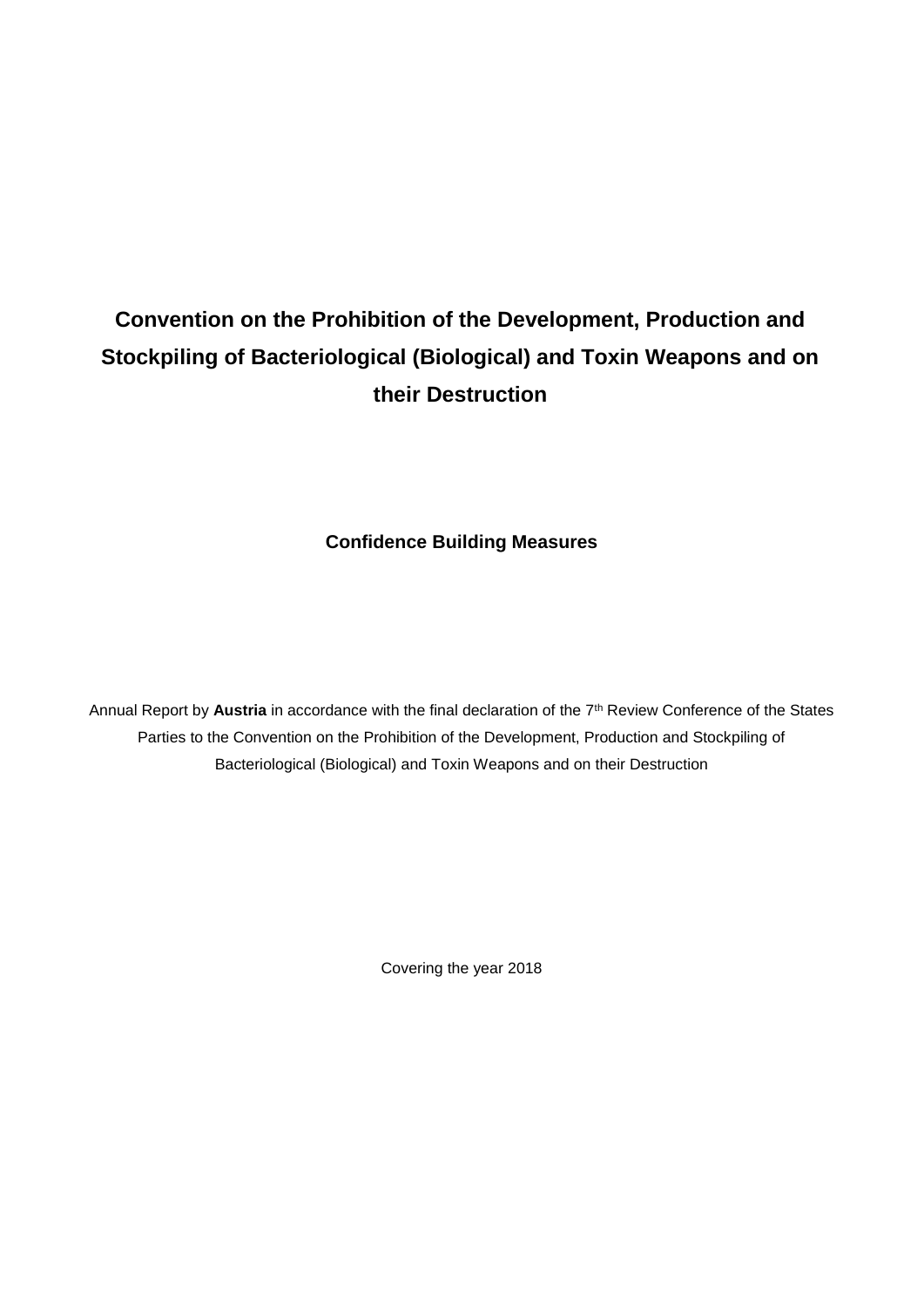## **Declaration form on Nothing to Declare or Nothing New to Declare for use in the information exchange**

| Measure         | Nothing to declare | Nothing new to declare    | Year of last declaration if<br>nothing new to declare |
|-----------------|--------------------|---------------------------|-------------------------------------------------------|
| A, part 1       |                    |                           |                                                       |
| A, part 2 (i)   |                    | $\boldsymbol{\mathrm{X}}$ | $2017\,$                                              |
| A, part 2 (ii)  |                    | $\mathbf X$               | $2017\,$                                              |
| A, part 2 (iii) |                    |                           |                                                       |
| $\sf B$         | $\mathbf X$        |                           |                                                       |
| $\mathsf C$     | $\mathbf X$        |                           |                                                       |
| E               |                    | $\mathbf X$               | $2017\,$                                              |
| F               | $\mathbf X$        |                           |                                                       |
| G               | $\mathbf X$        |                           |                                                       |

*(Please mark the appropriate box(es) for each measure with a tick, and fill in the year of last declaration in the last column where applicable.)*

Date:

State Party to the Convention: AUSTRIA

Date of ratification/accession to the Convention: 10.08.1973

National point of contact: \_\_\_\_\_\_\_\_\_\_\_\_\_\_\_\_\_\_\_\_\_\_\_\_\_\_\_\_\_\_\_\_\_\_\_\_\_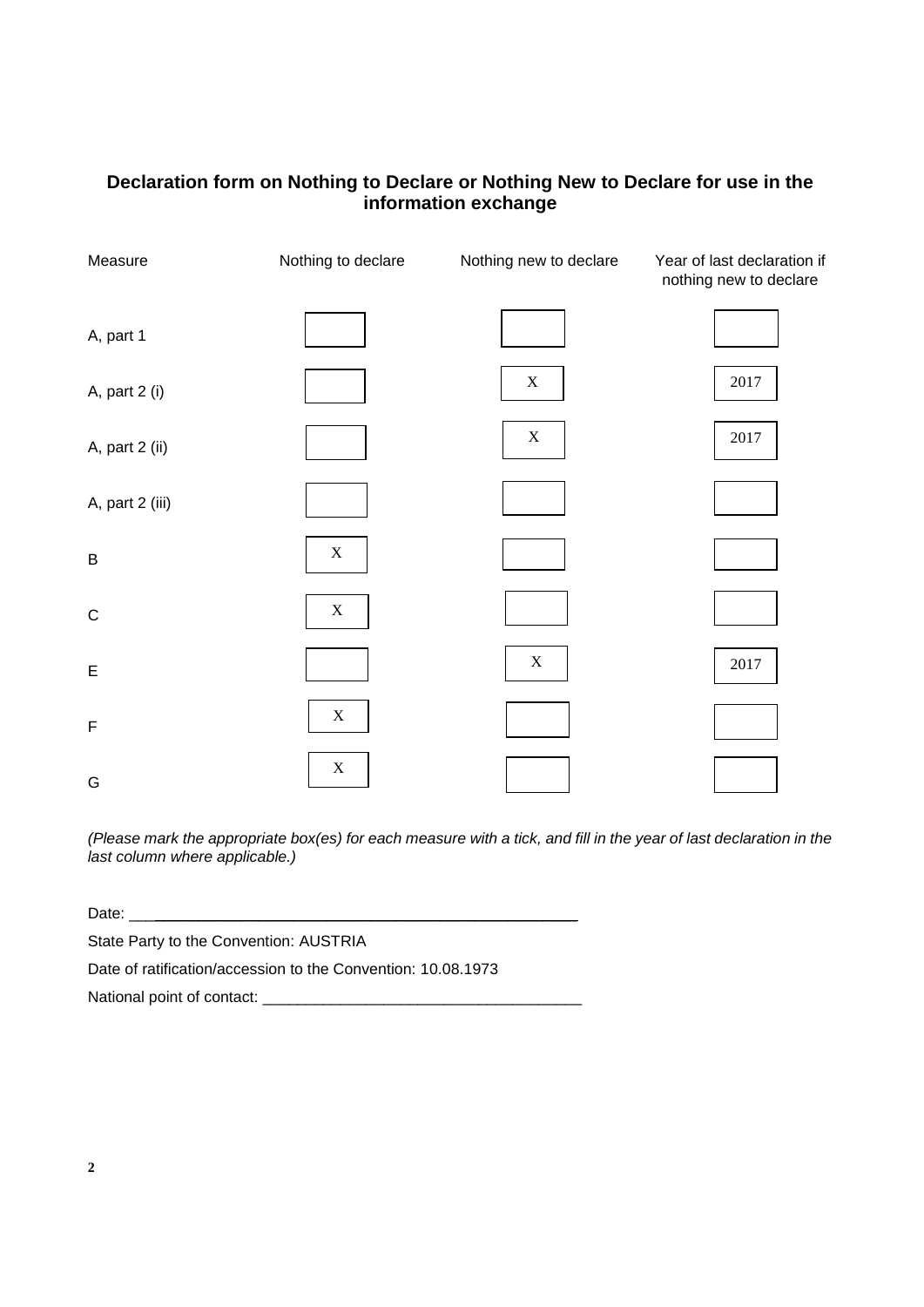### **Active promotion of contacts**

The 3<sup>rd</sup> Review Conference agreed that States parties continue to implement the following:

"Active promotion of contacts between scientists, other experts and facilities engaged in biological research directly related to the Convention, including exchanges and visits for joint research on a mutually agreed basis."

In order to actively promote professional contacts between scientists, joint research projects and other activities aimed at preventing or reducing the occurrence of ambiguities, doubts and suspicions and at improving international cooperation in the field of peaceful bacteriological (biological) activities, the Seventh Review Conference encouraged States parties to share forward looking information, to the extent possible,

- on planned international conferences, seminars, symposia and similar events dealing with biological research directly related to the Convention, and
- on other opportunities for exchange of scientists, joint research or other measures to promote contacts between scientists engaged in biological research directly related to the Convention,

including through the Implementation Support Unit (ISU) within the United Nations Office for Disarmament Affairs.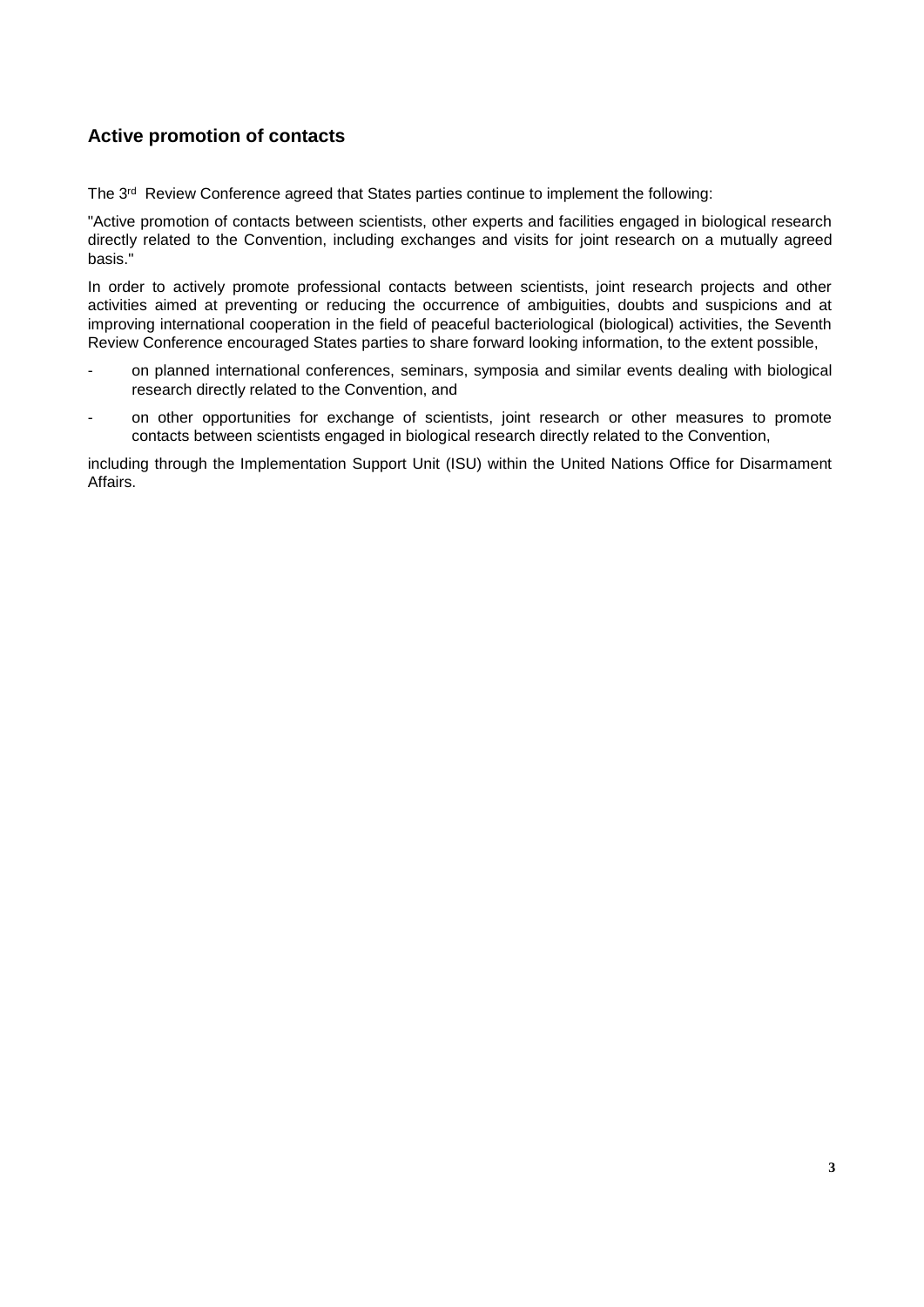## **Confidence-Building Measures "A":**

#### **Part 1: Exchange of data on research centres and laboratories**

At the Third Review Conference it was agreed that States Parties continue to implement the following:

"Exchange of data, including name, location, scope and general description of activities, on research centres and laboratories that meet very high national or international safety standards established for handling, for permitted purposes, biological materials that pose a high individual and community risk or specialize in permitted biological activities directly related to the Convention."

#### **Modalities**

The Third Review Conference agreed on the following, later amended by the Seventh Review Conference:

Data should be provided by States Parties on each facility, within their territory or under their jurisdiction or control anywhere, which has any maximum containment laboratories meeting those criteria for such maximum containment laboratories as specified in the latest edition of the WHO<sup>1</sup> Laboratory Biosafety Manual and/or OIE<sup>2</sup> Terrestrial Manual or other equivalent guidelines adopted by relevant international organisations, such as those designated as biosafety level 4 (BL4, BSL4 or P4) or equivalent standards.

States Parties that do not possess a facility meeting criteria for such maximum containment should continue to Form A, part 1 (ii).

**Form A, part 1 (i)**

#### **Exchange of data on research centres and laboratories***<sup>3</sup>*

<sup>&</sup>lt;sup>1</sup> World Health Organization

<sup>&</sup>lt;sup>2</sup> World Organization for Animal Health

The containment units which are fixed patient treatment modules, integrated with laboratories, should be identified separately.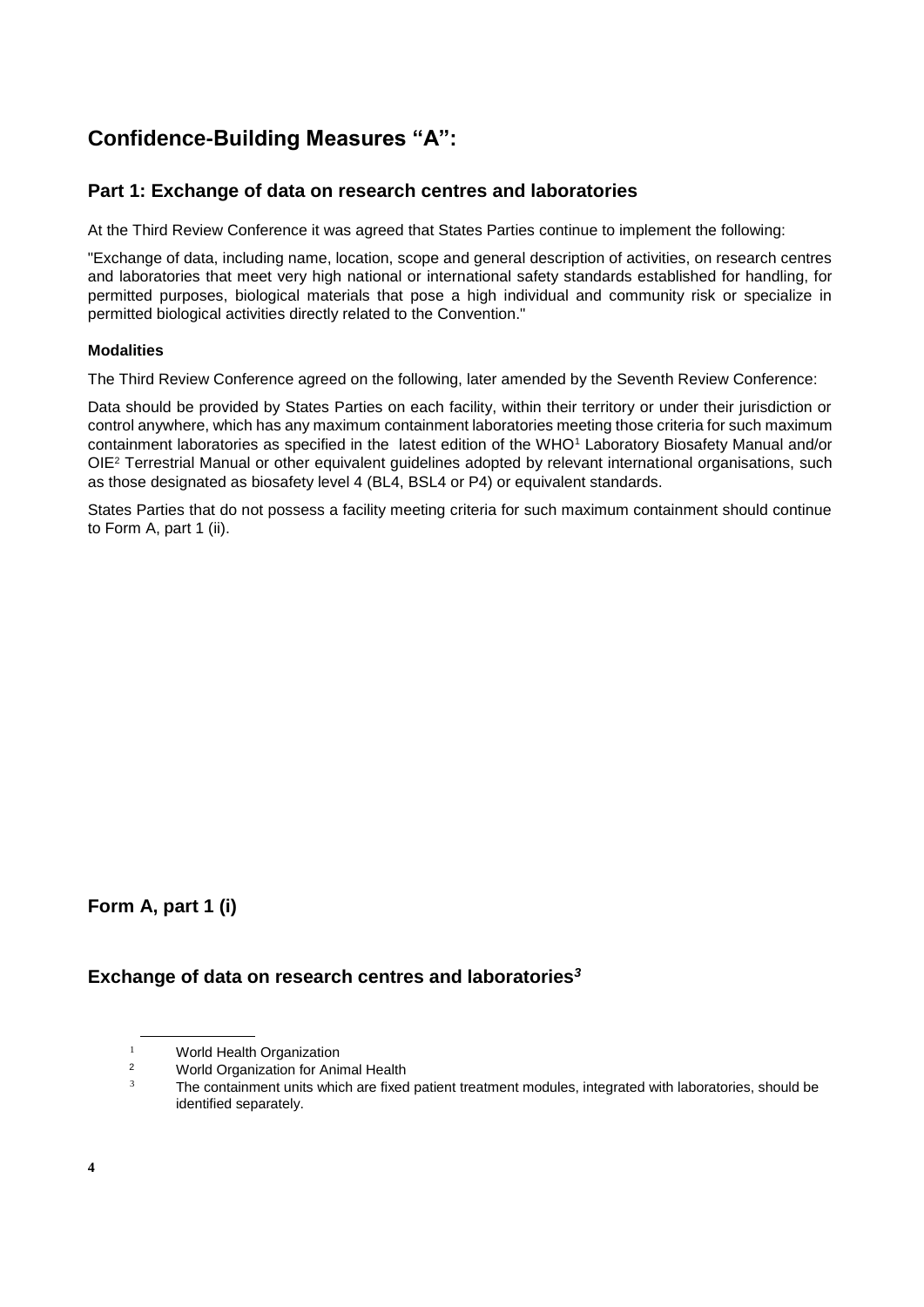| Name(s) of facility <sup>4</sup> | Federal Ministry of Defence                        |
|----------------------------------|----------------------------------------------------|
|                                  | Armament and Defence Technology Agency             |
|                                  | NBC & Environmental Protection Technology Division |

- 2. Responsible public or private organization or company Government (MoD)
- 3. Location and postal address Roßauer Lände 1, A-1090 VIENNA
- 4. Source(s) of financing of the reported activity (including indication if the activity is wholly or partly financed by the Ministry of Defence, Ministry of Health, Ministry of Agriculture, Ministry of Science, ...)  $\mathsf{Mod}$
- 5. Number of maximum containment units<sup>5</sup> within the research centre and/or laboratory, with an indication of their respective size  $(m<sup>2</sup>)$

\_\_\_\_\_\_0\_\_\_\_\_\_\_\_\_\_\_\_\_\_\_\_\_\_\_\_\_\_\_\_\_\_\_\_\_\_\_\_\_\_\_\_\_\_\_\_\_\_\_\_\_\_\_\_\_\_\_\_\_\_\_\_\_\_\_\_\_\_\_\_\_\_\_\_\_\_\_\_\_\_

6. Scope and general description of activities, including type(s) of micro-organisms and/or toxins as appropriate

\_\_\_\_\_\_\_\_\_\_\_\_\_\_\_\_\_\_\_\_\_\_\_\_\_\_\_\_\_\_\_\_\_\_\_\_\_\_\_\_\_\_\_\_\_\_\_\_\_\_\_\_\_\_\_\_\_\_\_\_\_\_\_\_\_\_\_\_\_\_\_\_\_\_\_\_\_\_\_\_\_ \_\_\_\_\_\_\_\_\_\_\_\_\_\_\_\_\_\_\_\_\_\_\_\_\_\_\_\_\_\_\_\_\_\_\_\_\_\_\_\_\_\_\_\_\_\_\_\_\_\_\_\_\_\_\_\_\_\_\_\_\_\_\_\_\_\_\_\_\_\_\_\_\_\_\_\_\_\_\_\_\_

\_\_\_\_see page 12 \_\_\_\_\_\_\_\_\_\_\_\_\_\_\_\_\_\_\_\_\_\_\_\_\_\_\_\_\_\_\_\_\_\_\_\_\_\_\_\_\_\_\_\_\_\_\_\_\_\_\_\_\_\_\_\_\_\_\_\_\_\_\_\_\_\_

<sup>&</sup>lt;sup>4</sup> For facilities with maximum containment units participating in the national biological defence research and development programme, please fill in name of facility and mark "Declared in accordance with Form A, part 2 (iii)".

<sup>5</sup> In accordance with the latest edition of the WHO Laboratory Biosafety Manual, or equivalent.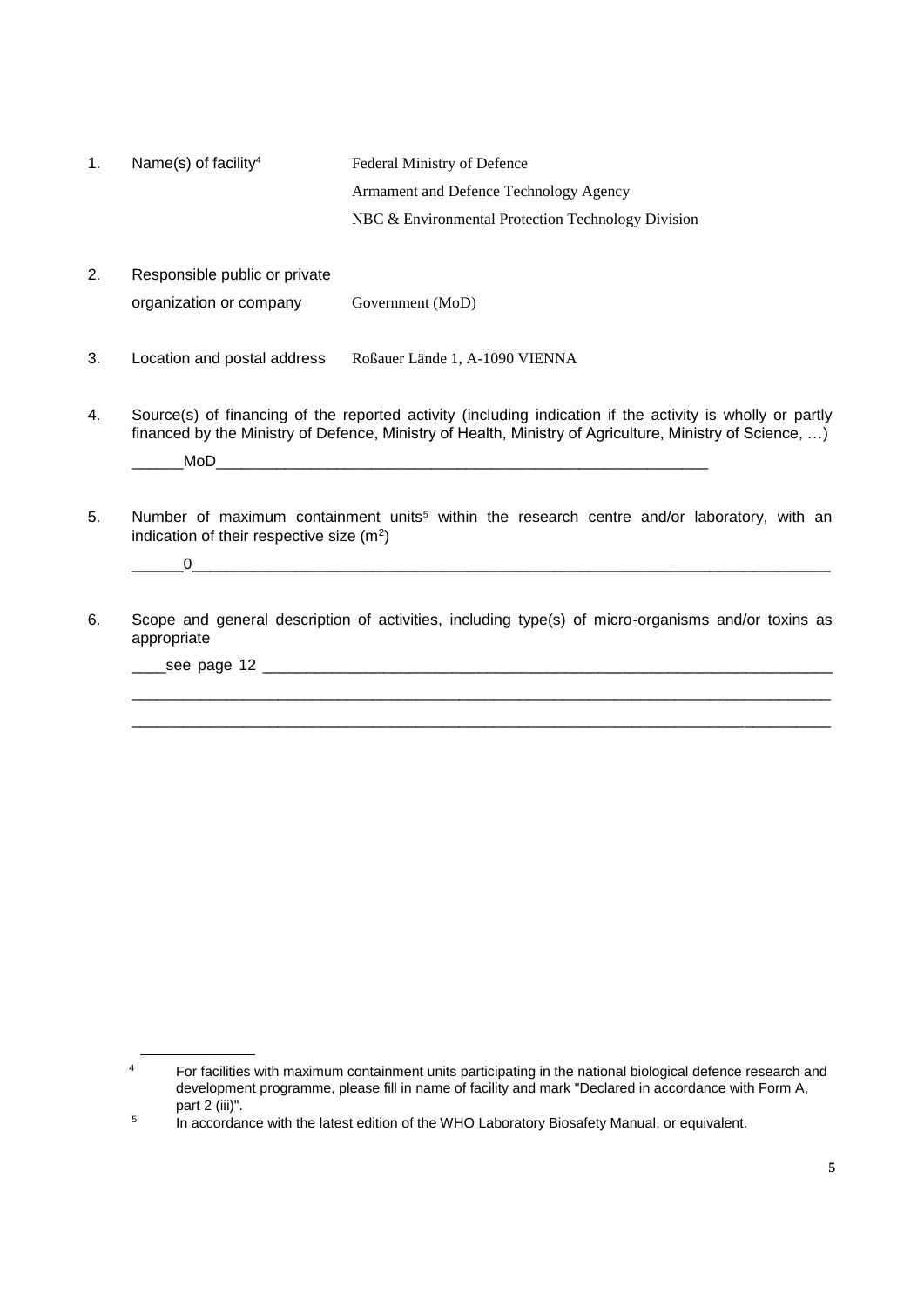## **Form A, part 1 (ii)**

If no BSL4 facility is declared in Form A, part 1 (i), indicate the highest biosafety level implemented in facilities handling biological agents<sup>6</sup> on a State Party's territory:

| Biosafety level 37                             | yes / <sub>ho</sub> |
|------------------------------------------------|---------------------|
| Biosafety level 2 <sup>8</sup> (if applicable) | yes / no            |

\_\_\_\_\_\_\_\_\_\_\_\_\_\_\_\_\_\_\_\_\_\_\_\_\_\_\_\_\_\_\_\_\_\_\_\_\_\_\_\_\_\_\_\_\_\_\_\_\_\_\_\_\_\_\_\_\_\_\_\_\_\_\_\_\_\_\_\_\_\_\_\_\_\_\_\_\_\_\_\_\_

\_\_\_\_\_\_\_\_\_\_\_\_\_\_\_\_\_\_\_\_\_\_\_\_\_\_\_\_\_\_\_\_\_\_\_\_\_\_\_\_\_\_\_\_\_\_\_\_\_\_\_\_\_\_\_\_\_\_\_\_\_\_\_\_\_\_\_\_\_\_\_\_\_\_\_\_\_\_\_\_\_

\_\_\_\_\_\_\_\_\_\_\_\_\_\_\_\_\_\_\_\_\_\_\_\_\_\_\_\_\_\_\_\_\_\_\_\_\_\_\_\_\_\_\_\_\_\_\_\_\_\_\_\_\_\_\_\_\_\_\_\_\_\_\_\_\_\_\_\_\_\_\_\_\_\_\_\_\_\_\_\_\_

\_\_\_\_\_\_\_\_\_\_\_\_\_\_\_\_\_\_\_\_\_\_\_\_\_\_\_\_\_\_\_\_\_\_\_\_\_\_\_\_\_\_\_\_\_\_\_\_\_\_\_\_\_\_\_\_\_\_\_\_\_\_\_\_\_\_\_\_\_\_\_\_\_\_\_\_\_\_\_\_\_

Any additional relevant information as appropriate:

<sup>6</sup> Microorganisms pathogenic to humans and/or animals

<sup>7</sup> In accordance with the latest edition of the WHO Laboratory Biosafety Manual and/or the OIE Terrestrial Manual or other equivalent internationally accepted guidelines.

<sup>8</sup> In accordance with the latest edition of the WHO Laboratory Biosafety Manual and/or the OIE Terrestrial Manual or other equivalent internationally accepted guidelines.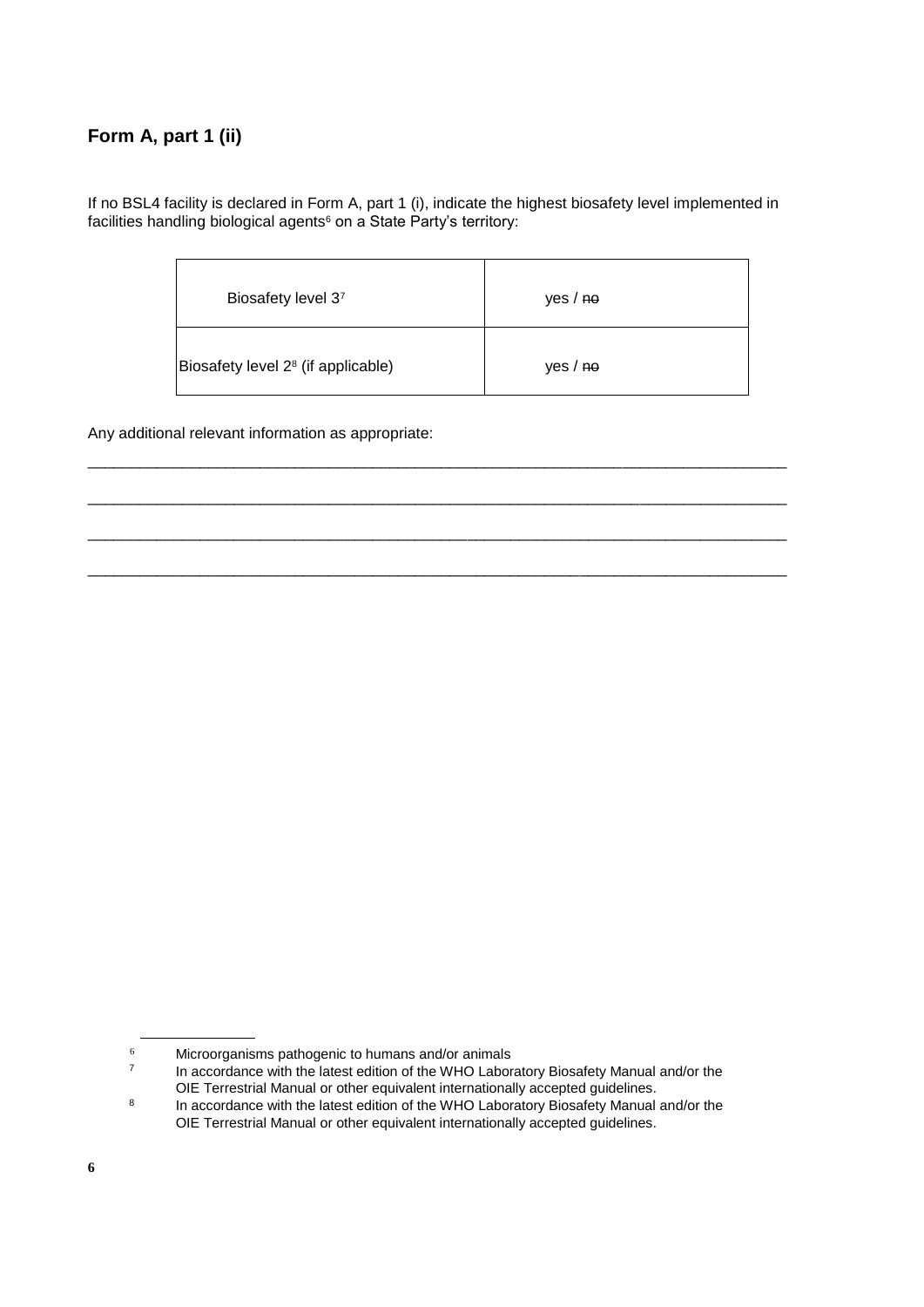#### **Part 2: Exchange of information national biological defence / civil protection (KIRAS – National Security Research Program, Partner in FP7/H2020 Programme, Projects funded by the FWF – Austrian Science Fund etc.) research and development programmes Declaration**

At the Third Review Conference it was agreed that States Parties are to implement the following:

In the interest of increasing the transparency of national research and development programmes on biological issues with **dual-use potential**, the States Parties will declare whether or not they conduct such programmes. States Parties agreed to provide, annually, detailed information on their biological defence research and development programmes including summaries of the objectives and costs of effort performed by contractors and in other facilities. If no biological research and development programme is being conducted, a null report will be provided.

States Parties will make declarations in accordance with the attached forms, which require the following information:

- (1) The objective and summary of the research and development activities under way indicating whether work is conducted in the following areas: prophylaxis, studies on pathogenicity and virulence, diagnostic techniques, aerobiology, detection, treatment, toxicology, physical protection, decontamination and other related research;
- (2) Whether contractor or other non-defence facilities are utilized and the total funding provided to that portion of the programme;
- (3) The organizational structure of the programme and its reporting relationships; and
- (4) The following information concerning the defence and other governmental facilities in which the biological defence research and development programme is concentrated;
- (a) location;
- (b) the floor areas (m²) of the facilities including that dedicated to each of BL2, BL3 and BL4 level laboratories;
- (c) the total number of staff employed, including those contracted full time for more than six months;
- (d) numbers of staff reported in (c) by the following categories: civilian, military, scientists, technicians, engineers, support and administrative staff;
- (e) a list of the scientific disciplines of the scientific/engineering staff;
- (f) the source and funding levels in the following three areas: research, development, and test and evaluation; and
- (g) the policy regarding publication and a list of publicly-available papers and reports.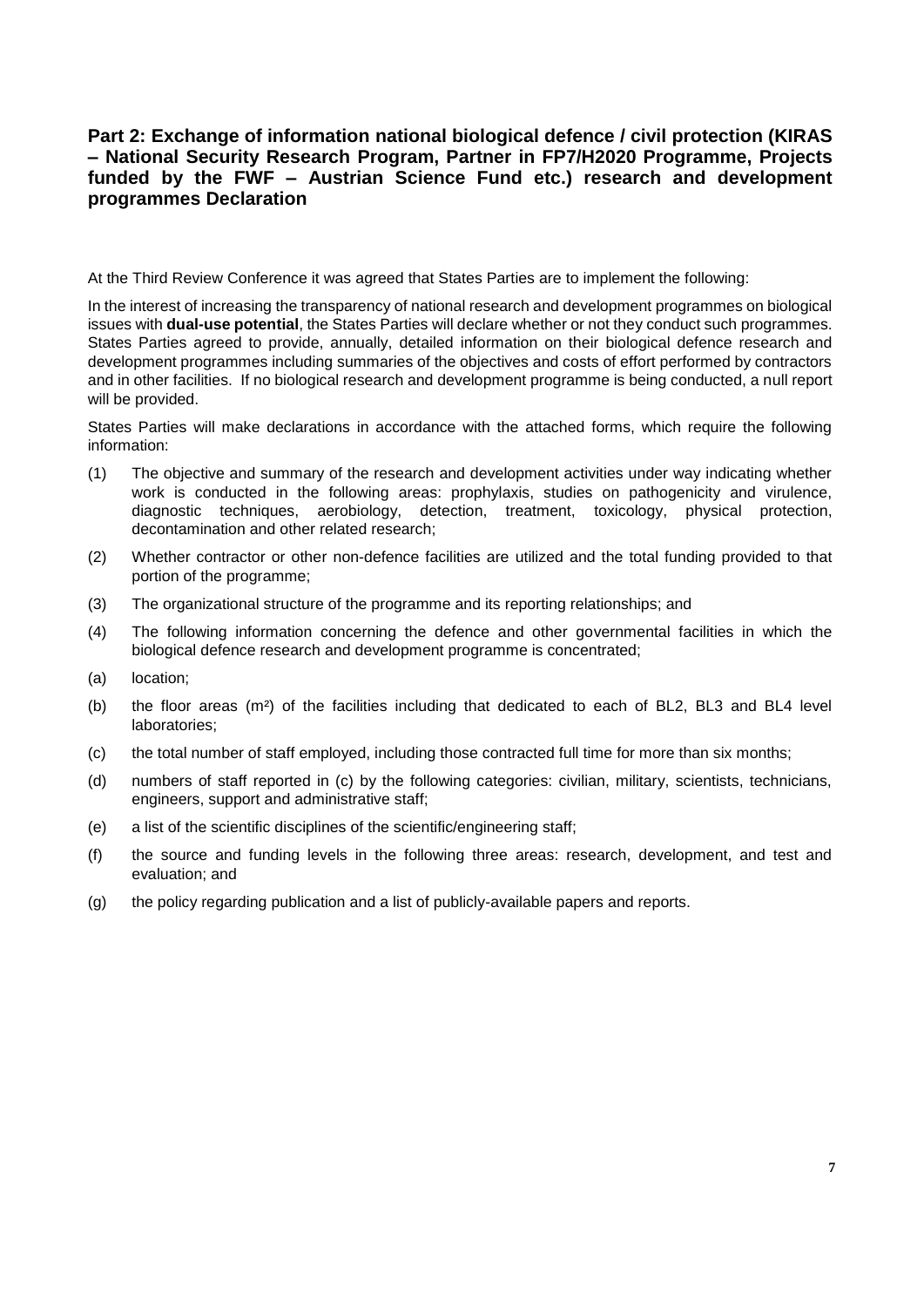**Form A, part 2 (i)**

#### **National biological defence / civil protection (KIRAS – National Security Research program, Partner in FP7/H2020 Programme, Projects funded by the FWF – Austrian Science Fund etc.) research and development programmes Declaration**

Are there any national programmes to conduct biological defence research and development within the territory of the State Party, under its jurisdiction or control anywhere? Activities of such programmes would include prophylaxis, studies on pathogenicity and virulence, diagnostic techniques, aerobiology, detection, treatment, toxicology, physical protection, decontamination and other related research.

#### **Yes/No**

If the answer is Yes, complete Form A, part 2 (ii) which will provide a description of each programme.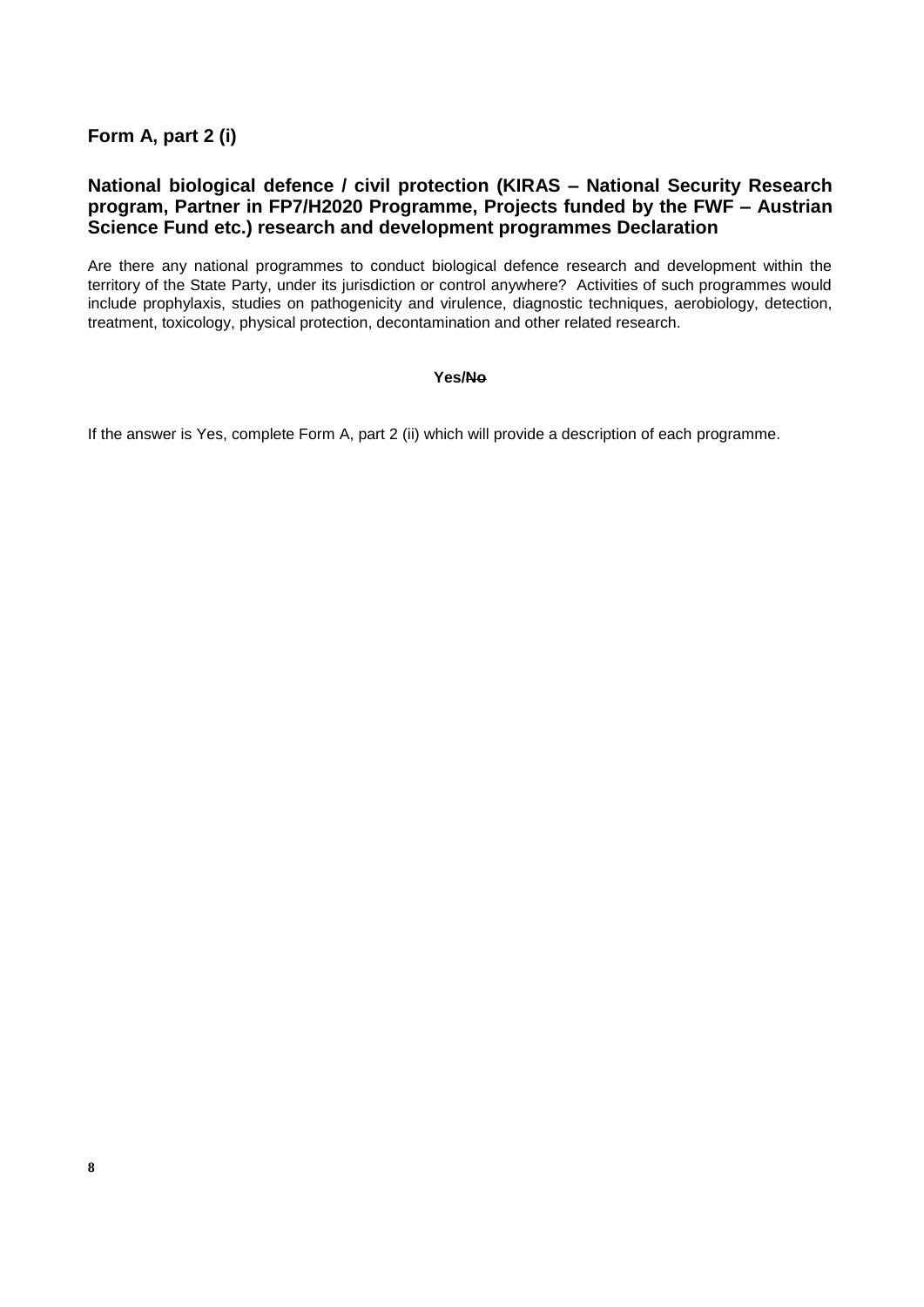### **Form A, part 2 (ii)**

#### **National biological defence / civil protection (KIRAS – National Security Research program, Partner in FP7/H2020 Programme, Projects funded by the FWF – Austrian Science Fund etc.) research and development programmes Declaration**

Asked are as well other ministries or departments that may have responsibility for civilian defence, counterterrorism or other functions that involve biological research and development programmes or activities.

#### **Description**

1. State the objectives and funding of each programme and summarize the principal research and development activities conducted in the programme. Areas to be addressed shall include: prophylaxis, studies on pathogenicity and virulence, diagnostic techniques, aerobiology, detection, treatment, toxicology, physical protection, decontamination and other related research.

Diagnostic techniques: molecular (e.g. PCR, Real-Time PCR, sequencing) Microbiological Forensics Development and evaluation of test procedures **Bioinformatics** 

**FORTE- National Defence Research Programme** (Call for tender is still under consideration)

2. State the total funding for each programme and its source.

Source of funding: MoD Total funding 2018 approximately: Euro 627.000,-

3. Are aspects of these programmes conducted under contract with industry, academic institutions, or in other non-defence facilities?

#### **Yes/No**

4. If yes, what proportion of the total funds for each programme is expended in these contracted or other facilities?

Euro 12.480,- ACMIT (Austrian Center for Medical Innovation and Technology)

5. Summarize the objectives and research areas of each programme performed by contractors and in other facilities with the funds identified under paragraph 4.

Detection of volatile organic compounds emitted by molds

6. Provide a diagram of the organizational structure of each programme and the reporting relationships (include individual facilities participating in the programme).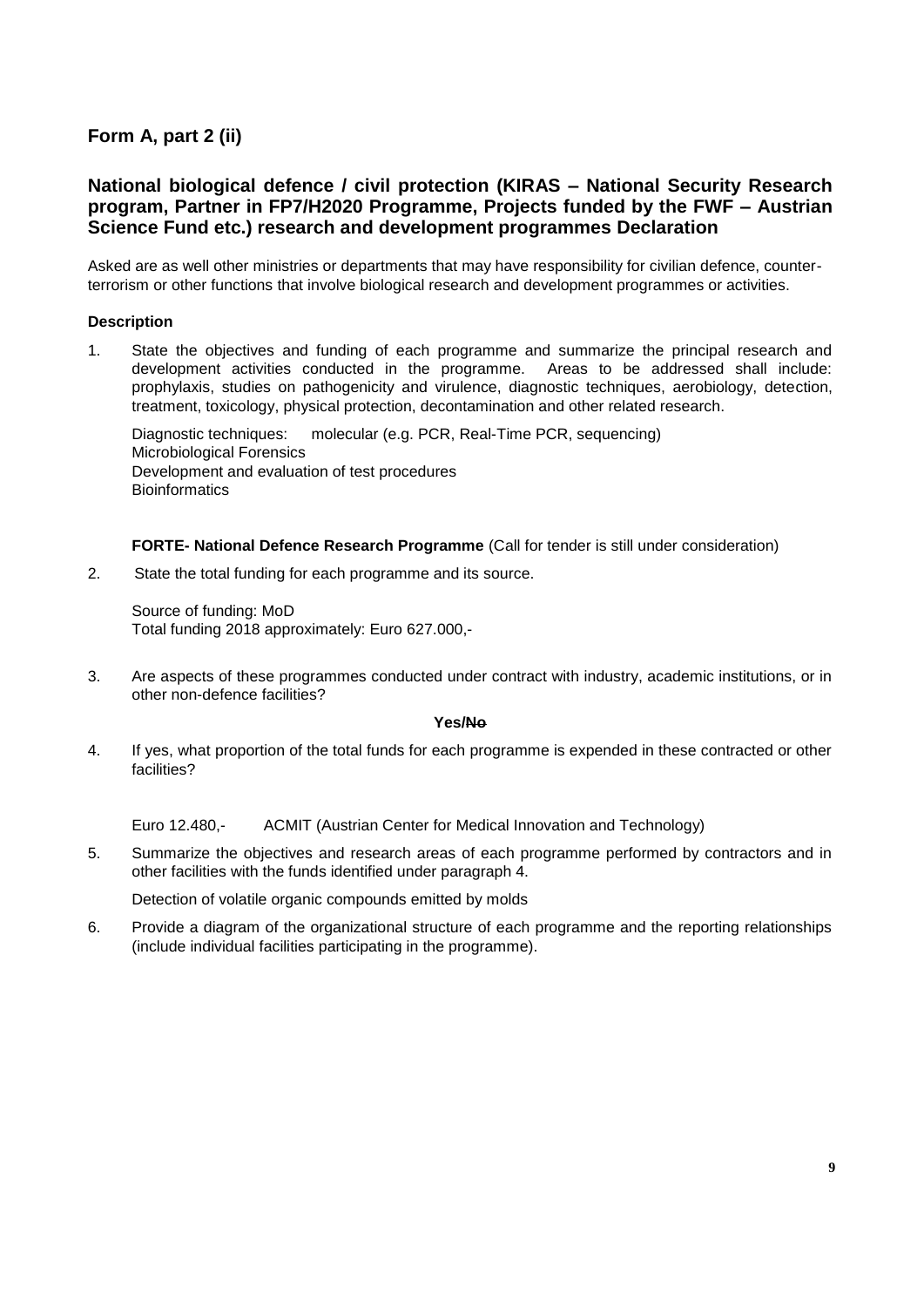

7. Provide a declaration in accordance with Form A, part 2 (iii) for each facility, both governmental and non-governmental, which has a substantial proportion of its resources devoted to each national biological defence research and development programme, within the territory of the reporting State, or under its jurisdiction or control anywhere.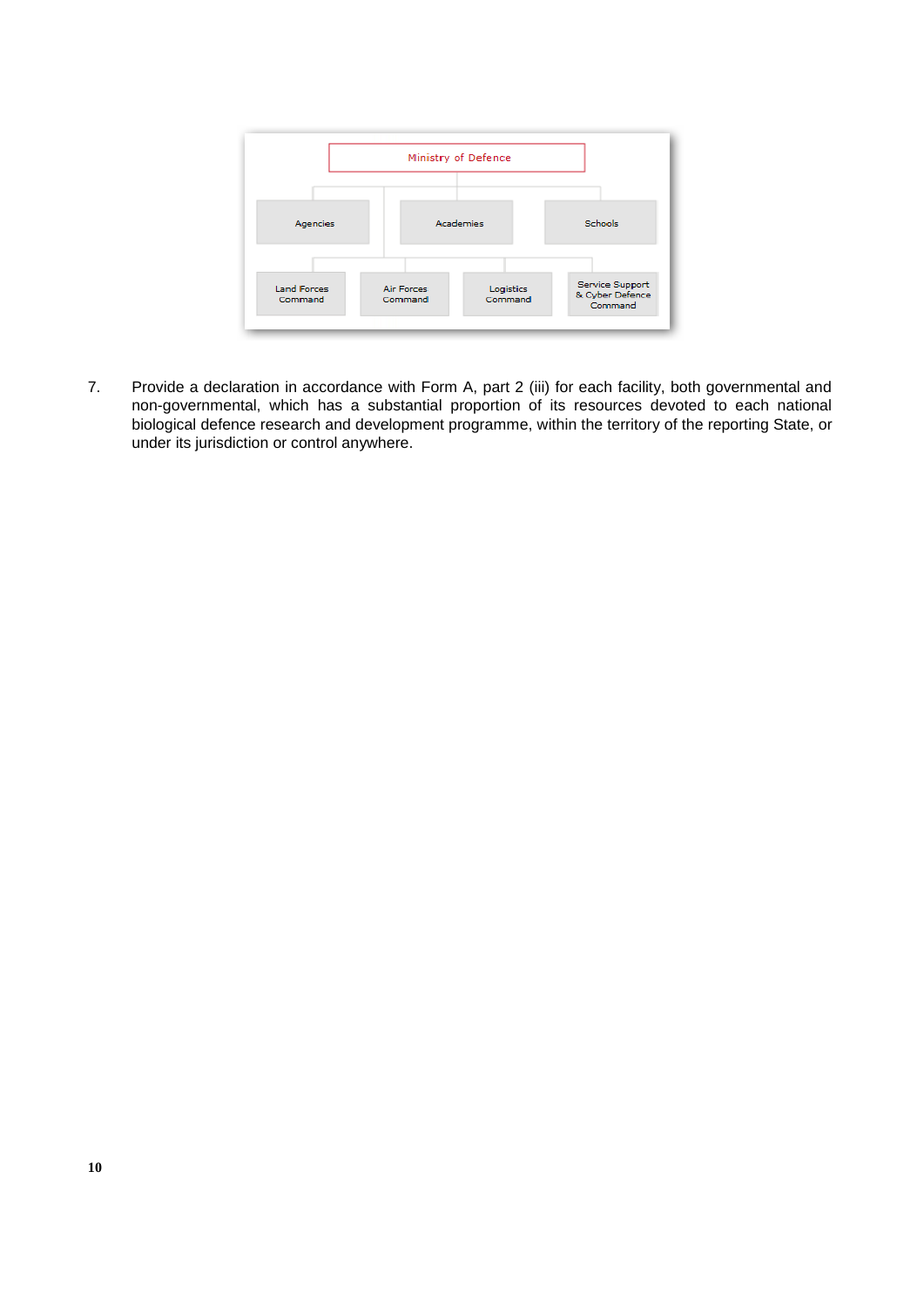## **Form A, part 2 (iii)**

#### **National biological defence / civil protection (KIRAS – National Security Research program, Partner in FP7/H2020 Programme, Projects funded by the FWF – Austrian Science Fund etc.) research and development programmes Declaration**

#### **Facilities**

Complete a form for each facility declared in accordance with paragraph 7 in Form A, part 2 (ii).

In shared facilities, provide the following information for the biological defence research and development portion only.

| 1.              | What is the name of the facility?                                                       |                                                                          |  |
|-----------------|-----------------------------------------------------------------------------------------|--------------------------------------------------------------------------|--|
|                 | Armament and Defence Technology Agency<br>Div NBC & Environmental Protection Technology |                                                                          |  |
| 2.              | Where is it located (include both address and geographical location)?                   |                                                                          |  |
|                 | Roßauer Lände 1, A-1090 VIENNA                                                          |                                                                          |  |
| 3.              | Floor area of laboratory areas by containment level:                                    |                                                                          |  |
| BL <sub>2</sub> |                                                                                         |                                                                          |  |
| BL3             |                                                                                         |                                                                          |  |
| BL4             | $\underbrace{\hspace{2.5cm}0\qquad\hspace{2.8cm}}$ (m <sup>2</sup> )                    |                                                                          |  |
|                 |                                                                                         |                                                                          |  |
|                 |                                                                                         |                                                                          |  |
| 4.              | The organizational structure of each facility.                                          |                                                                          |  |
| (i)             | Total number of personnel                                                               | $5^{\circ}$                                                              |  |
| (ii)            | Division of personnel:                                                                  |                                                                          |  |
|                 | Military                                                                                | $\underbrace{\hspace{2.5cm}}\hspace{2.5cm} 0 \underline{\hspace{2.5cm}}$ |  |
|                 | Civilian                                                                                |                                                                          |  |
| (iii)           | Division of personnel by category:                                                      |                                                                          |  |
|                 | <b>Scientists</b>                                                                       |                                                                          |  |
|                 | Engineers                                                                               |                                                                          |  |
|                 | Technicians                                                                             |                                                                          |  |
|                 | Administrative and support staff                                                        |                                                                          |  |
|                 |                                                                                         |                                                                          |  |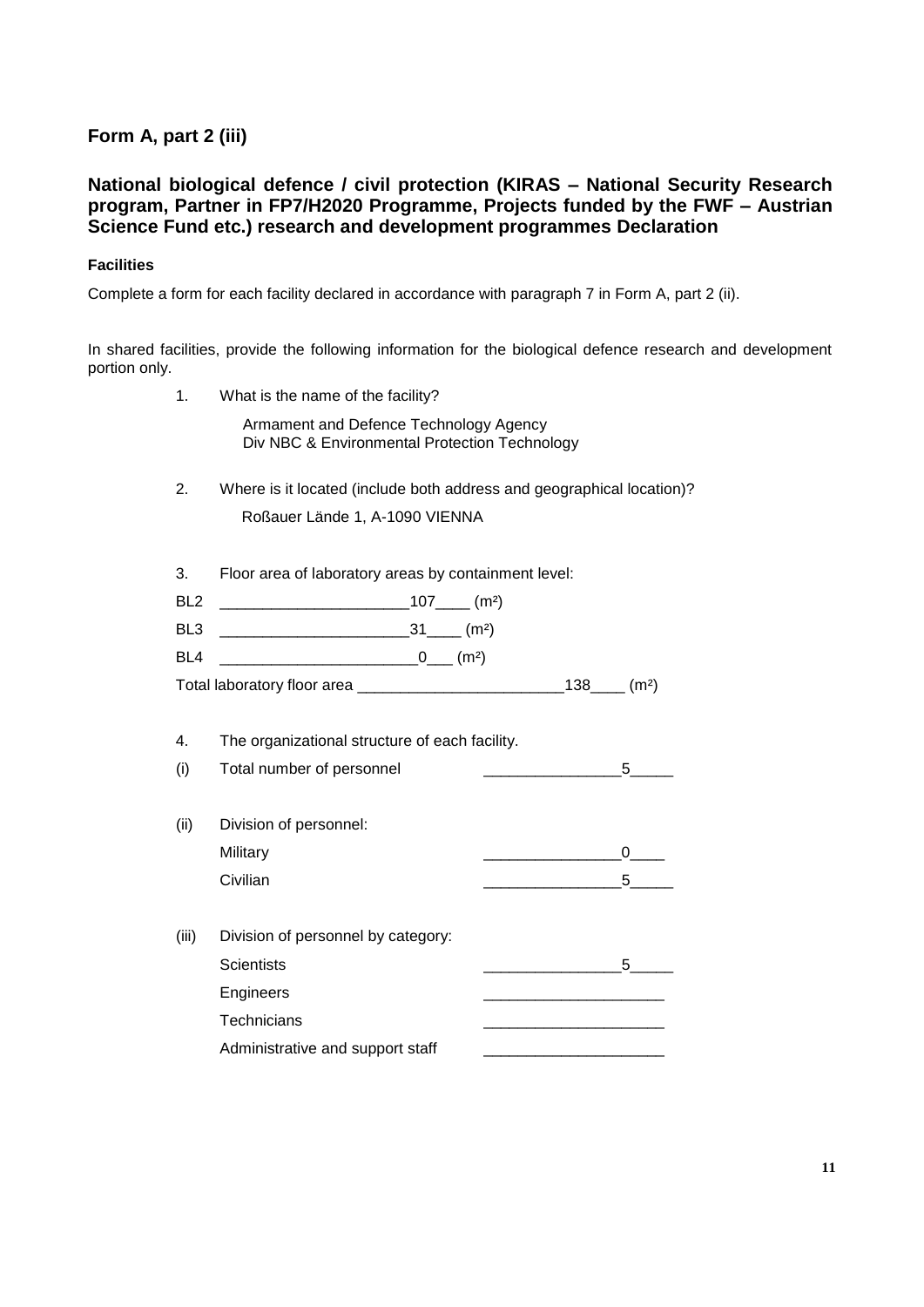(iv) List the scientific disciplines represented in the scientific/engineering staff.

Molecular Biology, Biochemistry/Microbiology, Bioinformatics

(v) Are contractor staff working in the facility? If so, provide an approximate number.

1 (Cleaning peronnel)

(vi) What is (are) the source(s) of funding for the work conducted in the facility, including indication if activity is wholly or partly financed by the Ministry of Defence?

100% MoD

(vii) What are the funding levels for the following programme areas:

| Research            | 50% |
|---------------------|-----|
| Development         | 3%  |
| Test and evaluation | 47% |

(viii) Briefly describe the publication policy of the facility:

The agency observes a restrictive public release policy.

(ix) Provide a list of publicly-available papers and reports resulting from the work published during the previous 12 months. (To include authors, titles and full references.)

5. Briefly describe the biological defence work carried out at the facility, including type(s) of micro-organisms<sup>9</sup> and/or toxins studied, as well as outdoor studies of biological aerosols.

Providing Expertise and analytical capacity for the Federal Ministry of Defence for Improvement of B-Defence capabilities. Sampling and detection of potential B-warfare and bioterrorism agents. Evaluation of sampling and detection procedures. Agents: e.g. *Bacillus* sp., *Yersinia* sp., *Brucella* sp., *Coxiella*, *Francisella* sp., *Burkholderia* sp., *Vibrio* sp., Yellow Fever, VEE, Vaccinia, Ricin. Environmental Monitoring

9 Including viruses and prions.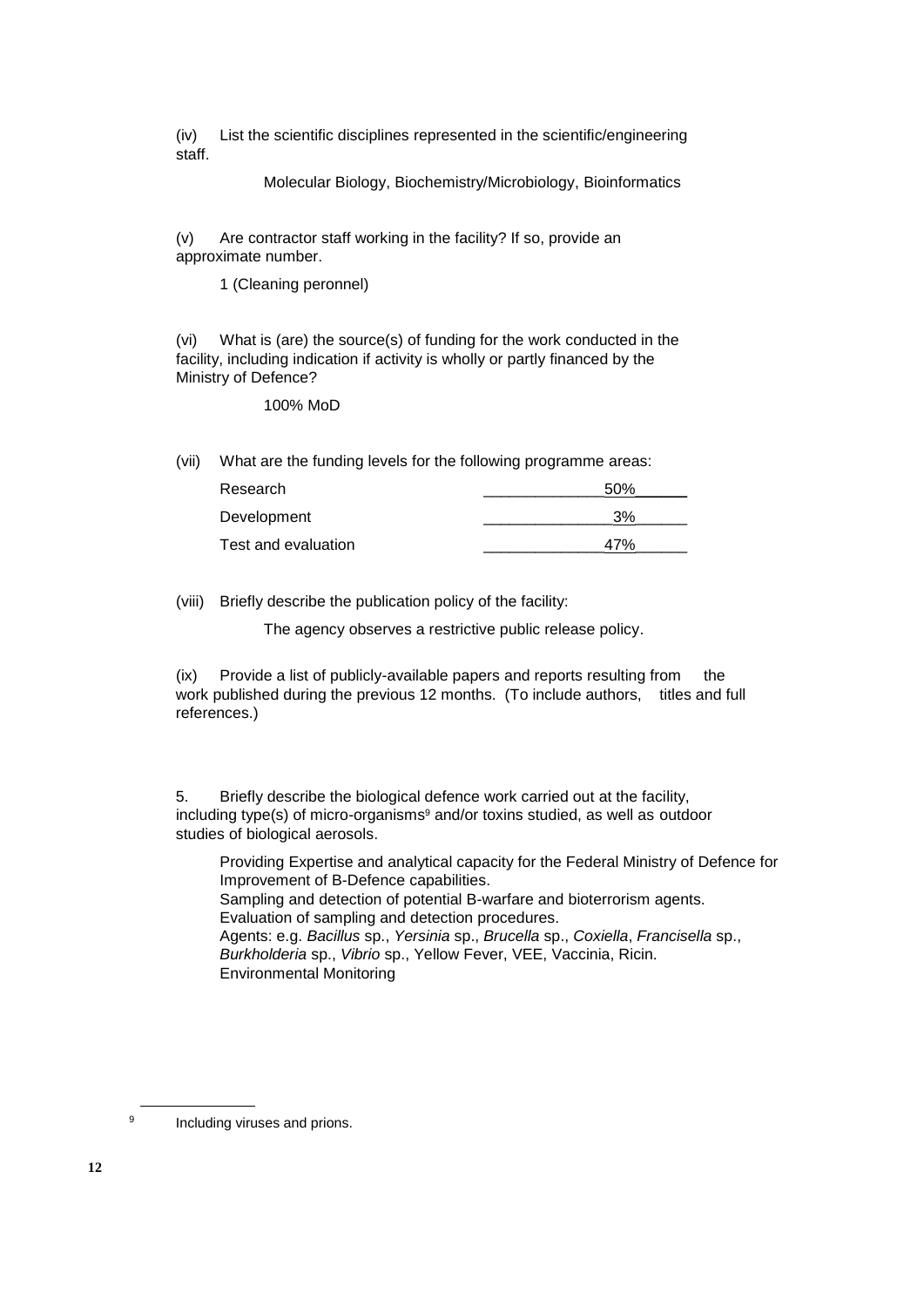## **Confidence-Building Measures "B":**

#### **Exchange of information on outbreaks of infectious diseases and similar occurrences caused by toxins**

At the Third Review Conference it was agreed that States Parties continue to implement the following:

Exchange of information on outbreaks of infectious diseases and similar occurrences caused by toxins, and on all such events that seem to deviate from the normal pattern as regards type, development, place, or time of occurrence. The information provided on events that deviate from the norm will include, as soon as it is available, data on the type of disease, approximate area affected, and number of cases.

The Seventh Review Conference agreed the following:

No universal standards exist for what might constitute a deviation from the normal pattern.

#### **Modalities**

The Third Review Conference agreed on the following, later amended by the Seventh Review Conference:

- 1. Exchange of data on outbreaks that seem to deviate from the normal pattern is considered particularly important in the following cases:
	- When the cause of the outbreak cannot be readily determined or the causative agent<sup>10</sup> is difficult to diagnose,
	- When the disease may be caused by organisms which meet the criteria for risk groups III or IV, according to the classification in the latest edition of the WHO Laboratory Biosafety Manual,
	- When the causative agent is exotic to a given geographical region,
	- When the disease follows an unusual pattern of development,
	- When the disease occurs in the vicinity of research centres and laboratories subject to exchange of data under item A,
	- When suspicions arise of the possible occurrence of a new disease.
- 2. In order to enhance confidence, an initial report of an outbreak of an infectious disease or a similar occurrence that seems to deviate from the normal pattern should be given promptly after cognizance of the outbreak and should be followed up by annual reports. To enable States Parties to follow a standardized procedure, the Conference has agreed that Form B should be used, to the extent information is known and/or applicable, for the exchange of annual information.
- 3. The declaration of electronic links to national websites or to websites of international, regional or other organizations which provide information on disease outbreaks (notably outbreaks of infectious diseases and similar occurrences caused by toxins that seem to deviate from the normal pattern) may also satisfy the declaration requirement under Form B.
- 4. In order to improve international cooperation in the field of peaceful bacteriological (biological) activities and in order to prevent or reduce the occurrence of ambiguities, doubts and suspicions, States Parties are encouraged to invite experts from other States Parties to assist in the handling of an outbreak, and to respond favourably to such invitations, respecting applicable national legislation and relevant international instruments.

<sup>&</sup>lt;sup>10</sup> It is understood that this may include organisms made pathogenic by molecular biology techniques, such as genetic engineering.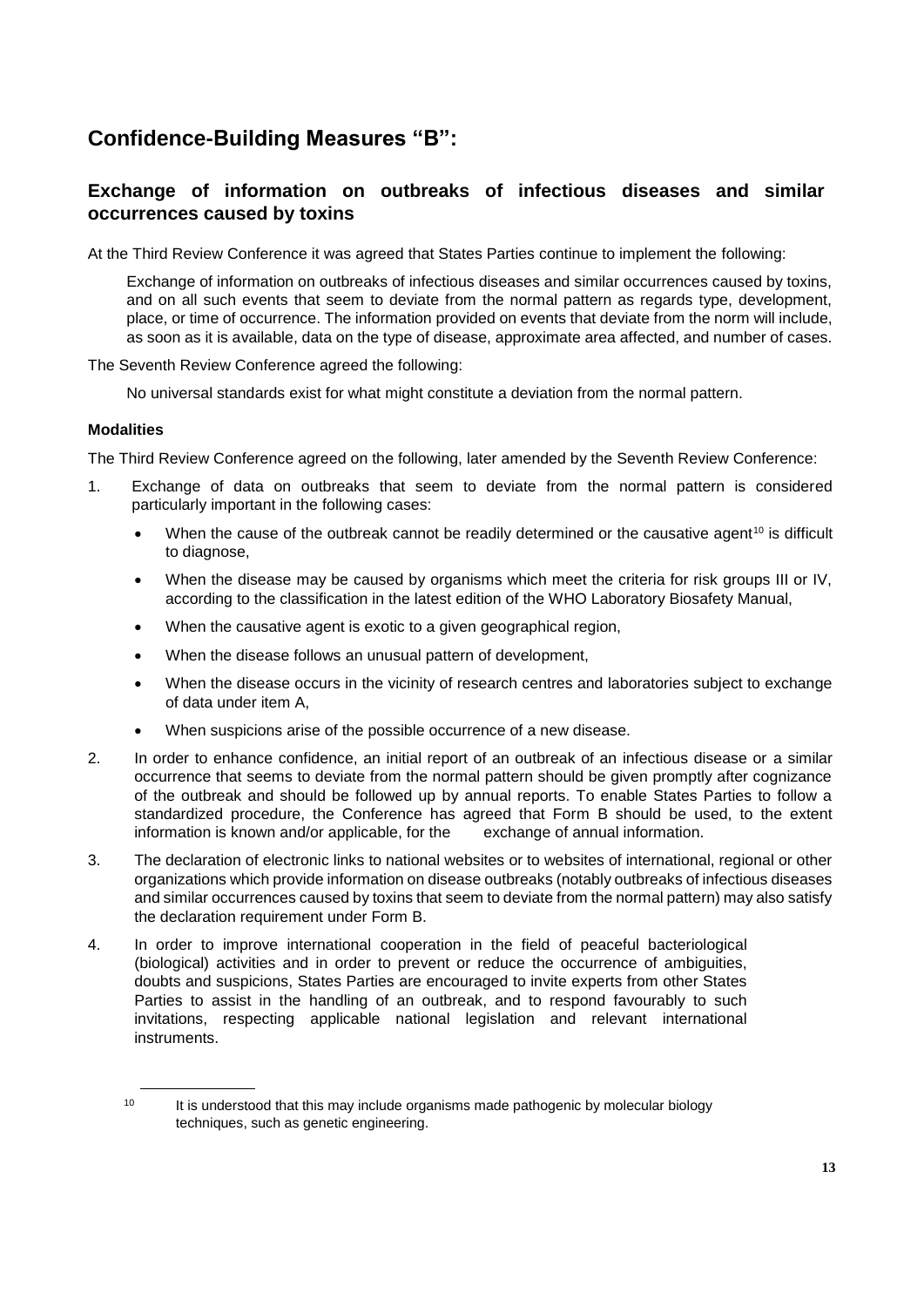## **Form B**

### **Information on outbreaks of infectious diseases and similar occurrences, that seems to deviate from the normal pattern<sup>11</sup>**

The Ministry of Health and their relevant departments will in most cases be the source of information for diseases affecting humans, while the ministry of agriculture or equivalent agency will have data on outbreaks affecting animals and plants.

| 1. | Time of cognizance of the outbreak              |  |
|----|-------------------------------------------------|--|
|    |                                                 |  |
| 2. | Location and approximate area affected          |  |
|    |                                                 |  |
| 3. | Type of disease/intoxication                    |  |
| 4. | Suspected source of disease/intoxication        |  |
|    |                                                 |  |
| 5. | Possible causative agent(s)                     |  |
|    |                                                 |  |
| 6. | Main characteristics of systems                 |  |
|    |                                                 |  |
| 7. | Detailed symptoms, when applicable              |  |
|    | respiratory                                     |  |
|    | circulatory                                     |  |
|    | neurological/behavioural                        |  |
|    | intestinal                                      |  |
|    | dermatological                                  |  |
|    | nephrological                                   |  |
|    | other                                           |  |
|    |                                                 |  |
| 8. | Deviation(s) from the normal pattern as regards |  |
|    | type                                            |  |
|    | development                                     |  |
|    | place of occurrence                             |  |
|    | time of occurrence                              |  |
|    | symptoms                                        |  |
|    | virulence pattern                               |  |
|    | drug resistance pattern                         |  |
|    | agent(s) difficult to diagnose                  |  |
|    |                                                 |  |

<sup>11</sup> See paragraph 2 of the chapeau to Confidence-Building Measure B.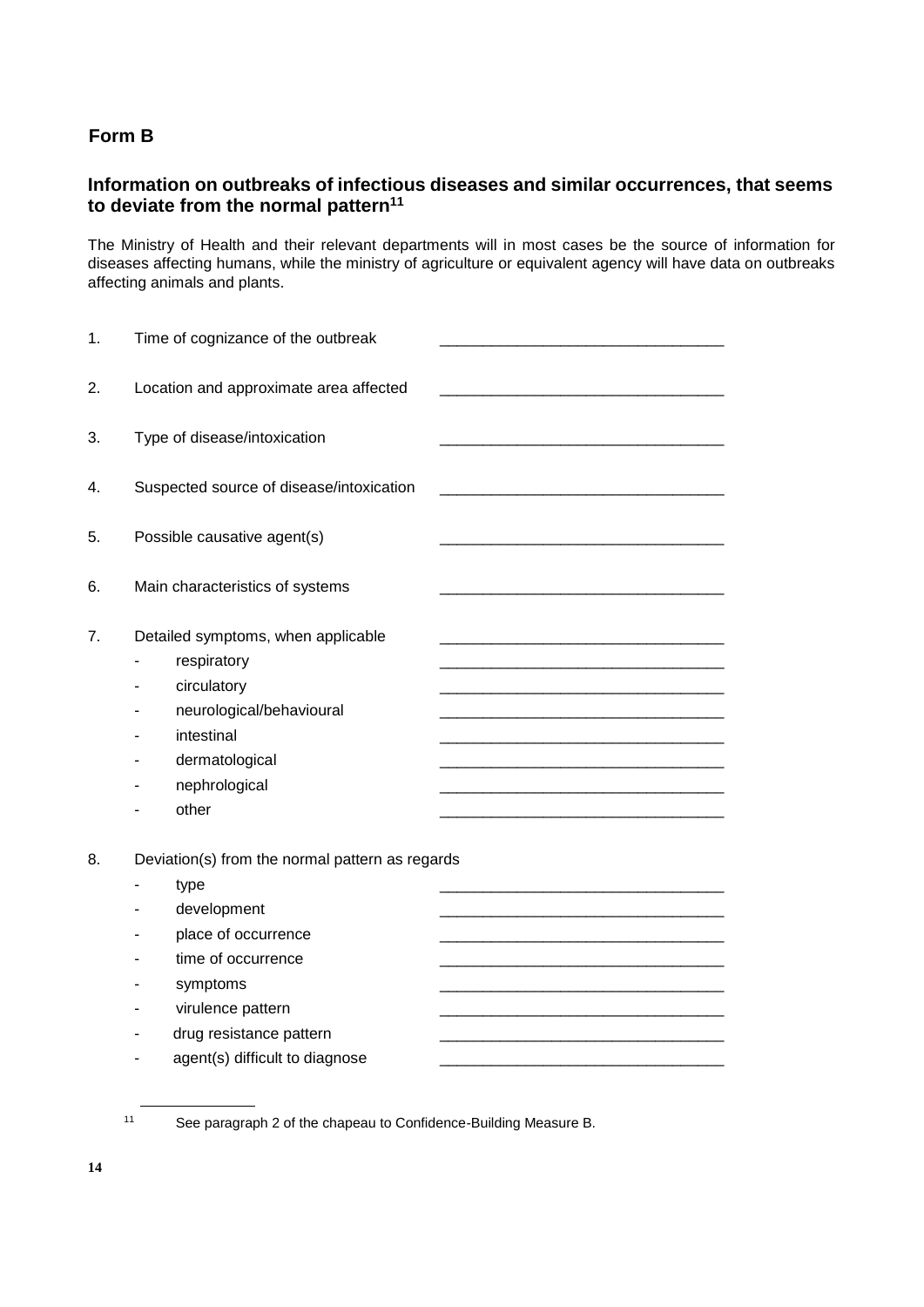|     | presence of unusual vectors<br>other |  |
|-----|--------------------------------------|--|
| 9.  | Approximate number of primary cases  |  |
| 10. | Approximate number of total cases    |  |
| 11. | Number of deaths                     |  |
| 12. | Development of the outbreak          |  |
| 13. | Measures taken                       |  |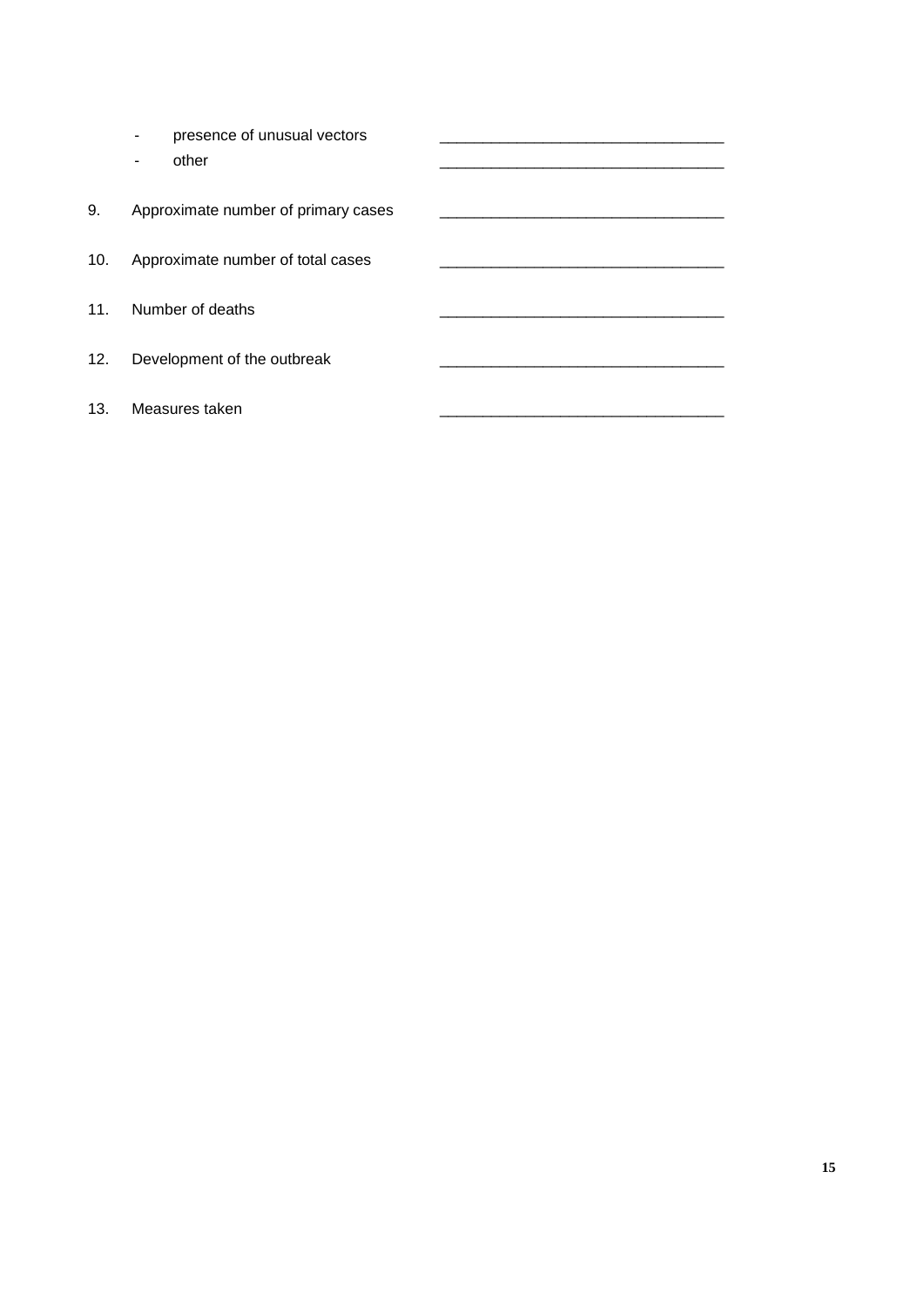## **Confidence-Building Measure "C"**

#### **Encouragement of publication of results and promotion of use of knowledge**

At the Third Review Conference it was agreed that States parties continue to implement the following:

Encouragement of publication of results of biological research directly related to the Convention, in scientific journals generally available to States parties, as well as promotion of use for permitted purposes of knowledge gained in this research.

#### **Modalities**

The Third Review Conference agreed on the following:

- 1. It is recommended that basic research in biosciences, and particularly that directly related to the Convention should generally be unclassified and that applied research to the extent possible, without infringing on national and commercial interests, should also be unclassified.
- 2. States parties are encouraged to provide information on their policy as regards publication of results of biological research, indicating, *inter alia*, their policies as regards publication of results of research carried out in research centres and laboratories subject to exchange of information under item A and publication of research on outbreaks of diseases covered by item B, and to provide information on relevant scientific journals and other relevant scientific publications generally available to States parties.
- 3. The Third Review Conference discussed the question of cooperation and assistance as regards the safe handling of biological material covered by the Convention. It concluded that other international forums were engaged in this field and expressed its support for efforts aimed at enhancing such cooperation.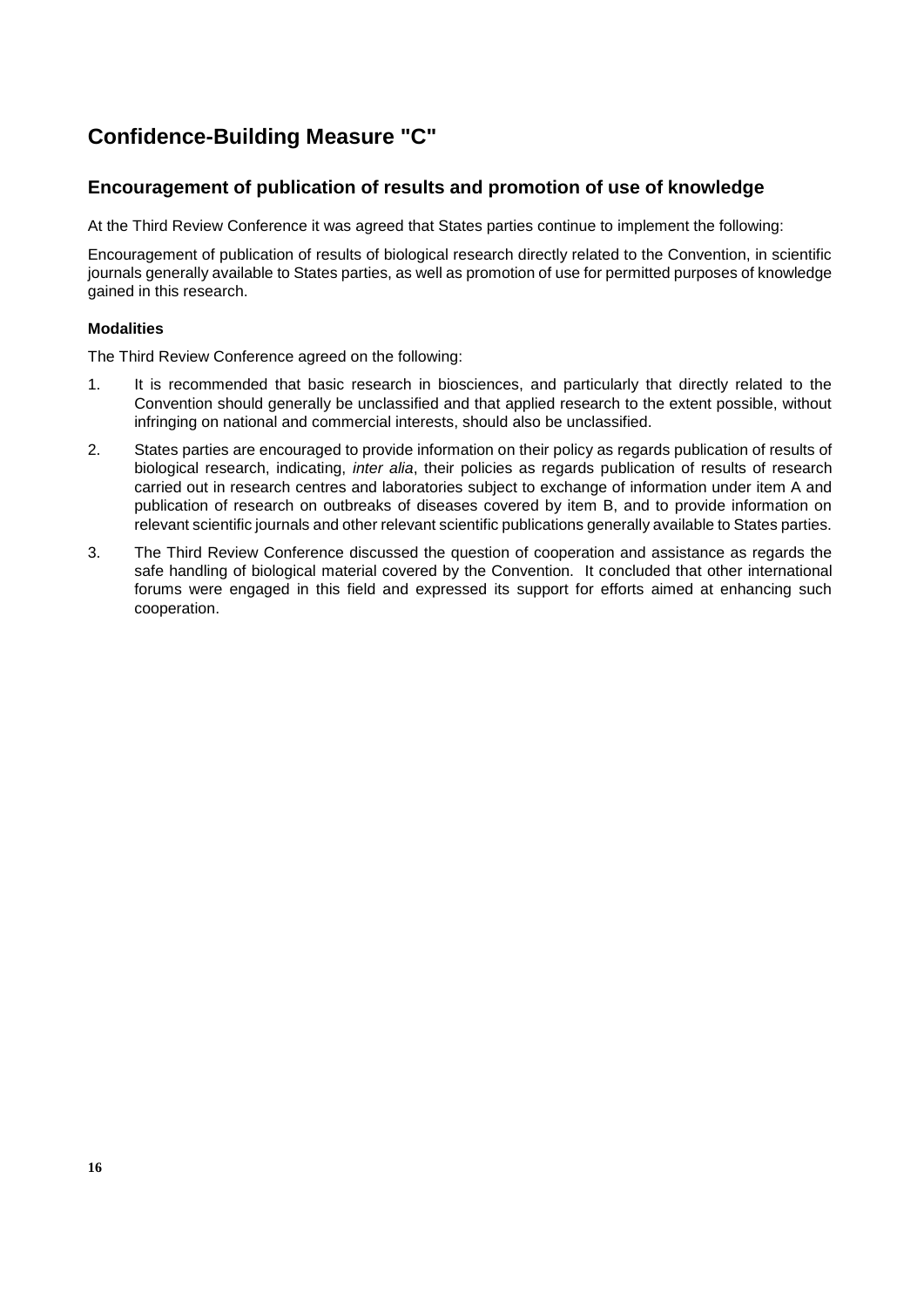# **Confidence-Building Measure "D"**

(Deleted)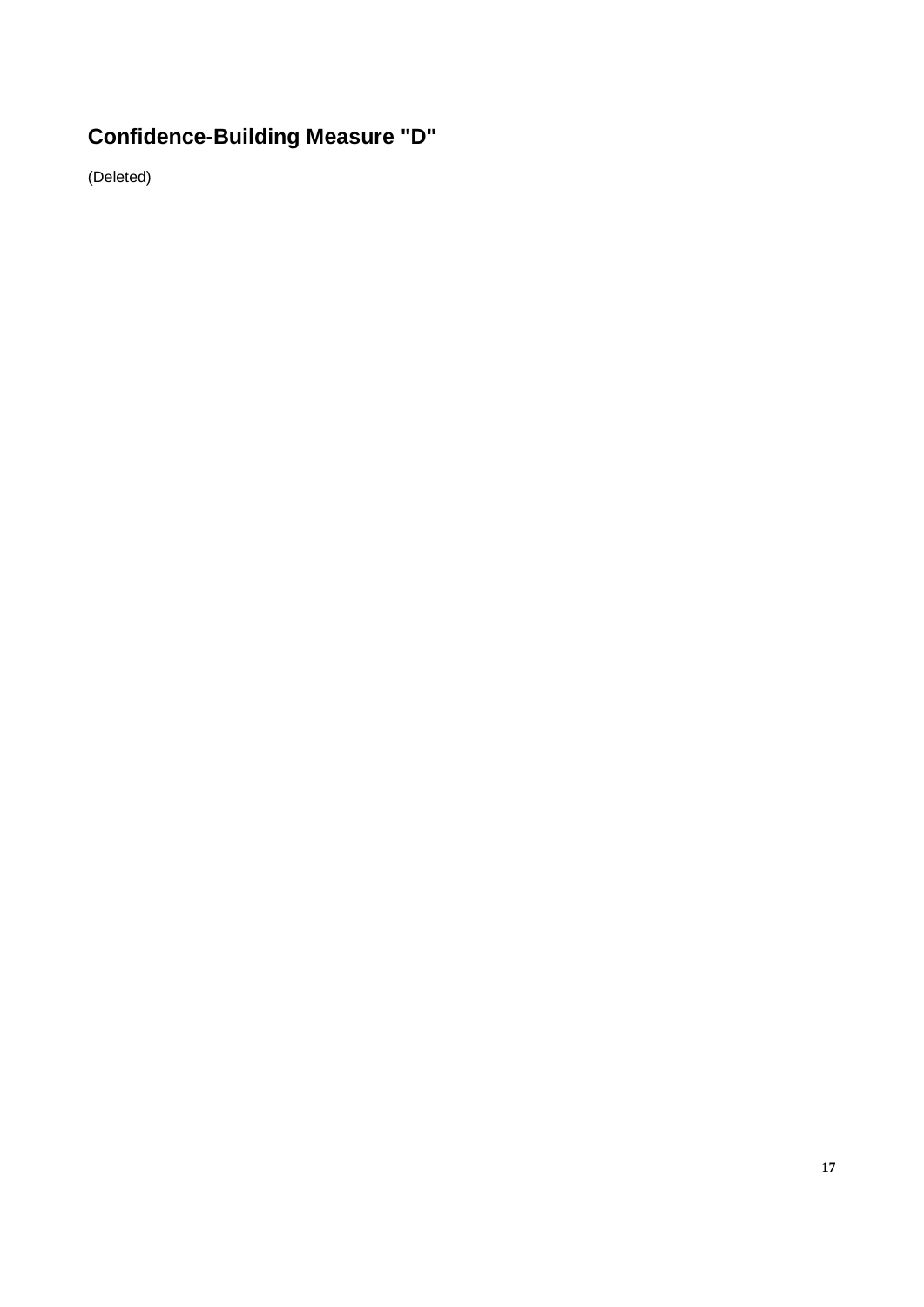## **Confidence-Building Measure "E"**

#### **Declaration of legislation, regulations and other measures**

At the Third Review Conference the States parties agreed to implement the following, later amended by the Seventh Review Conference:

As an indication of the measures which they have taken to implement the Convention, States parties shall declare whether they have legislation, regulations or other measures:

- (a) To prohibit and prevent the development, production, stockpiling, acquisition or retention of the agents, toxins, weapons, equipment and means of delivery specified in Article I of the Convention, within their territory or anywhere under their jurisdiction or under their control anywhere;
- (b) In relation to the export or import of micro-organisms pathogenic to man, animals and plants or of toxins in accordance with the Convention;
- (c) In relation to biosafety and biosecurity.

States parties shall complete the attached form (Form E) and shall be prepared to submit copies of the legislation or regulations, or written details of other measures on request to the Implementation Support Unit (ISU) within the United Nations Office for Disarmament Affairs or to an individual State party. On an annual basis States parties shall indicate, also on the attached form, whether or not there has been any amendment to their legislation, regulations or other measures.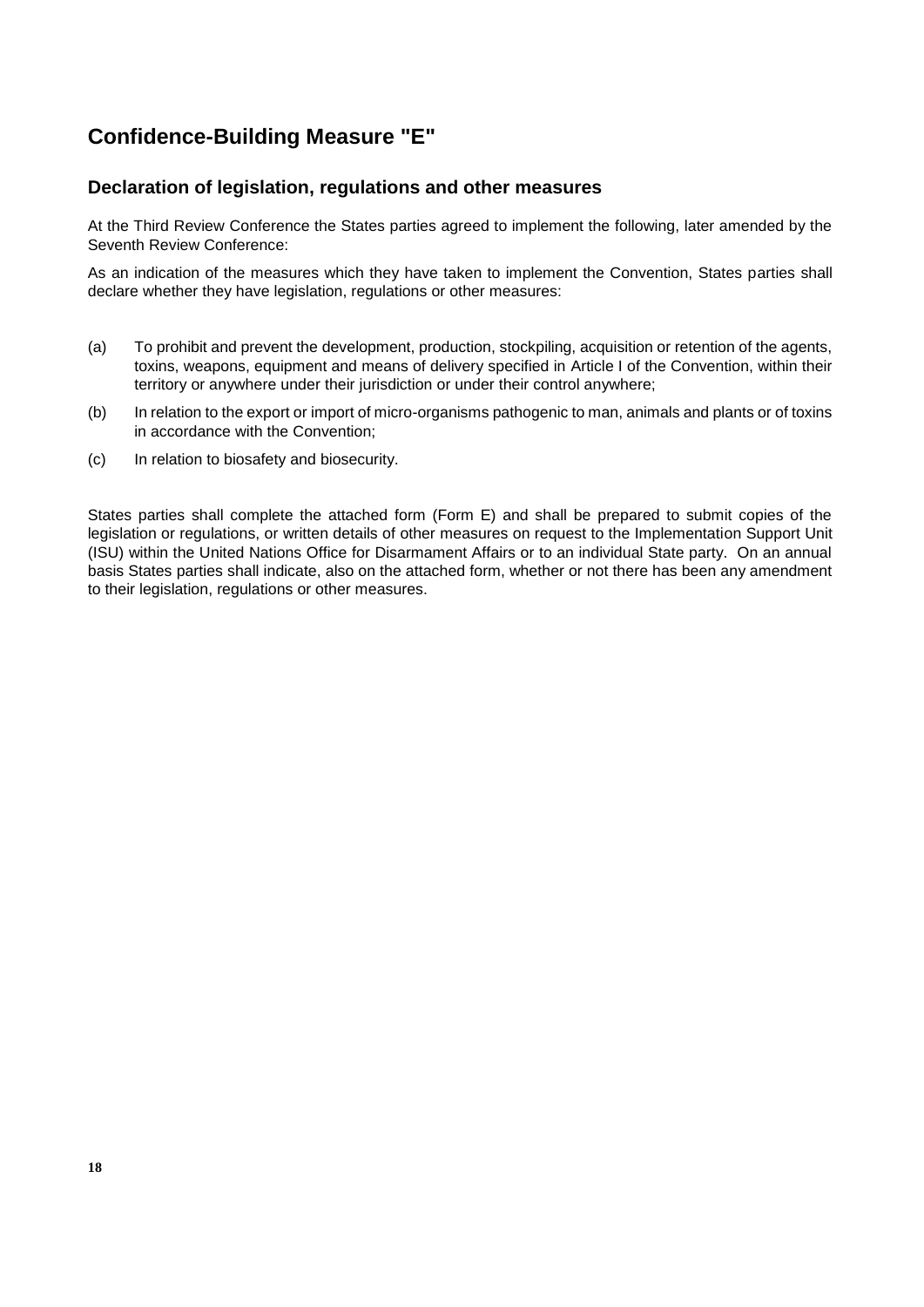## **Form E**

## **Declaration of legislation, regulations and other measures**

| <b>Relating to</b>                                                                                                                                                                                         | Legislation        | <b>Regulations</b> | Other<br>measures $12$ | <b>Amended since</b><br>last year |
|------------------------------------------------------------------------------------------------------------------------------------------------------------------------------------------------------------|--------------------|--------------------|------------------------|-----------------------------------|
| (a)<br>Development,<br>production stockpiling,<br>acquisition or retention of<br>microbial or other biological<br>agents, or toxins, weapons,<br>equipment and means of<br>delivery specified in Article I | Yes/Ne             | Yes/No             | Yes/Ne                 | Yes/No                            |
| (b)<br>Exports of micro-<br>organisms <sup>13</sup> and toxins                                                                                                                                             | Yes/ <del>No</del> | Yes/Ne             | Yes/Ne                 | Yes/No                            |
| Imports of micro-<br>(c)<br>organisms $11$ and toxins                                                                                                                                                      | Yes/Ne             | Yes/Ne             | Yes/Ne                 | Yes/No                            |
| (d)<br>Biosafety <sup>14</sup> and<br>biosecurity <sup>15</sup>                                                                                                                                            | Yes/No             | Yes/ <del>No</del> | Yes/Ne                 | Yes/No                            |

 $12$  Including guidelines.<br> $13$  Micro-organisms path

<sup>13</sup> Micro-organisms pathogenic to man, animals and plants in accordance with the Convention.<br>14 In accordance with the latest version of the WHO Laboratory Biosafety Manual or equivalent

In accordance with the latest version of the WHO Laboratory Biosafety Manual or equivalent national or international guidance.

<sup>&</sup>lt;sup>15</sup> In accordance with the latest version of the WHO Laboratory Biosecurity Guidance or equivalent national or international guidance.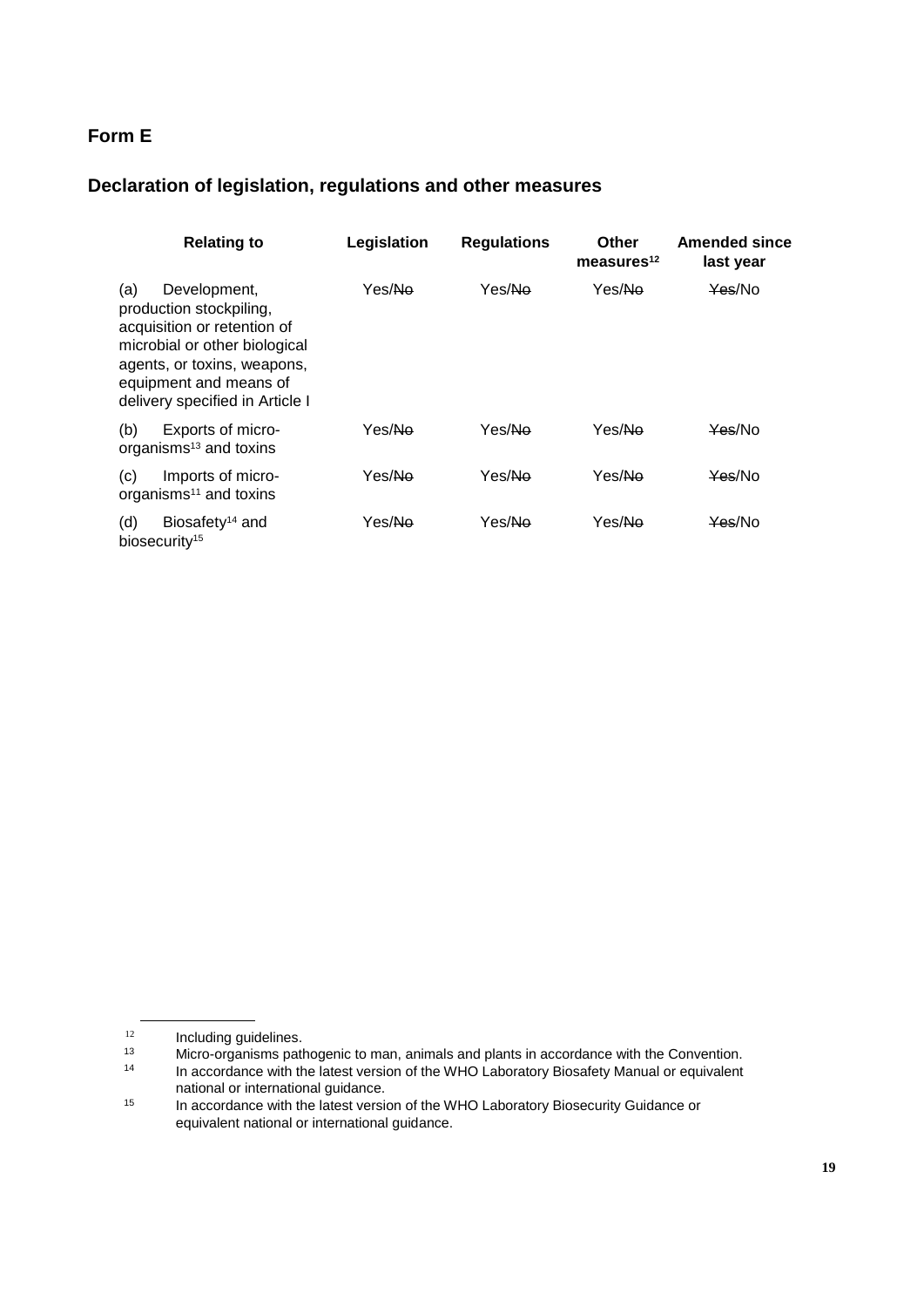## **Confidence-Building Measure "F"**

#### **Declaration of past activities in offensive and/or defensive biological research and development programmes**

In the interest of increasing transparency and openness, States parties shall declare whether or not they conducted any offensive and/or defensive biological research and development programmes since 1 January 1946.

If so, States parties shall provide information on such programmes, in accordance with Form F.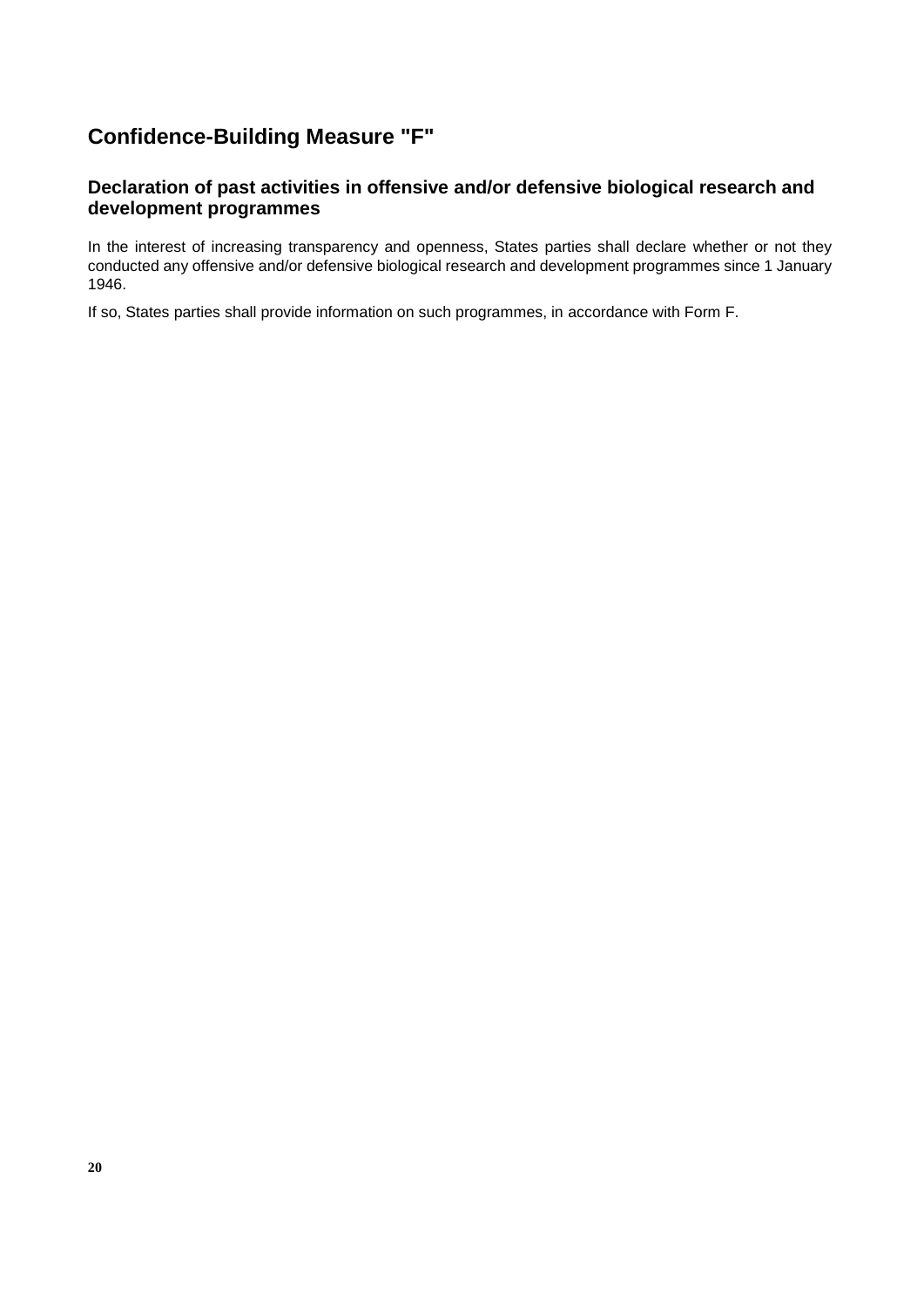## **Form F**

#### **Declaration of past activities in offensive and/or defensive biological research and development programmes**

- 1. Date of entry into force of the Convention for the State Party. 10.08.1973
- 2. Past offensive biological research and development programmes:
	- Yes/No
	- Period(s) of activities
	- Summary of the research and development activities indicating whether work was performed concerning production, test and evaluation, weaponization, stockpiling of biological agents, the destruction programme of such agents and weapons, and other related research.
- 3. Past defensive biological research and development programmes:
	- Yes/No
	- Period(s) of activities
	- Summary of the research and development activities indicating whether or not work was conducted in the following areas: prophylaxis, studies on pathogenicity and virulence, diagnostic techniques, aerobiology, detection, treatment, toxicology, physical protection, decontamination, and other related research, with location if possible.